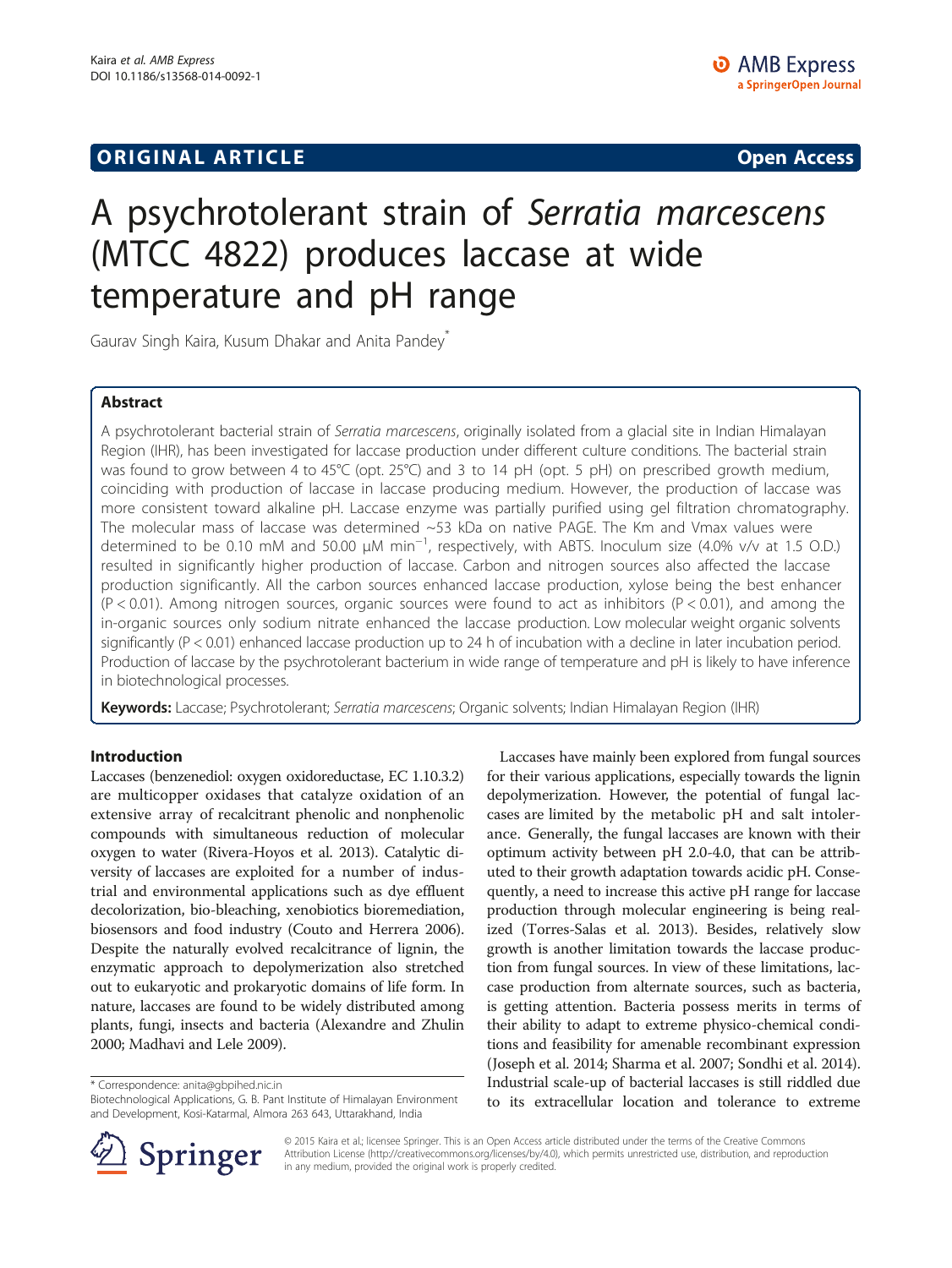culture conditions. Being an extracellular enzyme, it has to tolerate the adverse environmental conditions pertaining to extremozyme category. To overcome all these limitations there is a need for identification of novel bacterial strains possessing the ability to produce extremozymes under extreme conditions. The tolerance towards the wide range of pH and temperature is an emblem of microbial strains making them potential candidates for various biotechnological processes.

Serratia marcescens, a gram negative bacterium from the family Enterobacteriaceae, has been recognized for its various applications in degradation (Manangeeswaran et al. [2007;](#page-6-0) Perestelo et al. [1994](#page-6-0); Verma and Madamwar [2003](#page-7-0)). S. marcescens H30 has recently been studied for its potential in formation of one of the bulk chemicals (2,3-Butanediola) of biotechnological as well as industrial relevance (Zhang et al. [2014](#page-7-0)). However, studies based on its optimization for production of laccase under various physico-chemical and nutritional conditions are still negligible. Psychrotolerant strains of S. marcescens have been frequently isolated from high altitudes, including glacial sites, in the author's laboratory. The focus of the present study is on the production, purification and characterization of laccase from a psychrotolerant strain of S. marcescens (MTCC 4822) at a wide pH and temperature range.

## Material and methods

## Study site and the bacterium

The bacterium was isolated from the soil collected from a glacial site in the IHR (altitude: 3040 m above mean sea level; state Uttarakhand). Bacterial isolation was carried out following 10-fold serial dilutions and pour-plate method on Tryptone Yeast extract (TY) agar. The pure culture was maintained on TY agar slants at 4°C and in 10% glycerol at −20°C. All the experiments were conducted after raising fresh cultures. The bacterium was characterized on the basis of cultural (oxygen requirement), morphological (colony morphology and pigmentation), microscopic (Gram reaction and cell morphology), biochemical (utilization of carbon sources and enzyme activity), physiological (temperature, pH and salt tolerance) and molecular (16S rRNA gene sequence) methods. The bacterial isolate and its nucleotide sequence have been deposited in the Microbial Type Culture Collection and Gene Bank (IMTECH), Chandigarh, India and NCBI, Bathesda, Maryland, US, respectively.

#### Inoculum preparation and laccase activity

A distinct bacterial colony from 24 h old agar plate culture was aseptically inoculated in 250 ml Erlenmeyer flask containing 50 ml modified Kirk and Farrell [\(1987\)](#page-6-0) broth medium (Dhakar and Pandey [2013\)](#page-6-0) pH  $4.50 \pm 0.5$ . The mother culture was raised at 25°C for 24 h under static

and aerobic conditions.  $1.0\%$  v/v (O.D.<sub>600nm</sub>  $1.50 \pm 0.25$ ) inoculum from mother culture was inoculated in 20 ml of the respective medium and incubated in the static condition. Following incubation, broth culture was centrifuged at 8000 rpm at 4°C for 10 min, the supernatant was treated as crude enzyme. Laccase activity was determined by ABTS (2, 2'-azino-bis (3-ethylbenzothiazoline-6 sulphonic acid)). Reaction mixture contained 0.10 M citrate- phosphate buffer (pH 2.5), ABTS (2 mM) and crude enzyme. Following two minutes of incubation at room temperature, activity was measured at 420 nm (Han et al. [2005\)](#page-6-0). Enzyme unit was defined as 1 μM of ABTS oxidized per min under above standard assay conditions.

The growth curve on Kirk and Farrell medium with the laccase production up to 48 h (every 6 h) of incubation was recorded at 25°C.

#### Partial purification and characterization of laccase

Bacterial culture, grown at 25°C for 48 h, was centrifuged at 8000 rpm at 4°C for 10 min. Supernatant was used for further process. Chilled acetone was added in 1:1 volume and kept at −20°C, overnight. Then, it was centrifuged at 12000 rpm for 20 min at 4°C. The pellet was re-dissolved in citrate- phosphate buffer (pH 2.6). The sample was further purified using gel filtration chromatography. Column  $(10 \tX 1 \tcm)$  was prepared using Sephadex G- 75 (Sigma). It was equilibrated with the citrate-phosphate buffer (pH 2.5). The fractions were collected every 3 min; the flow rate of the column was 1 mL min−<sup>1</sup> . Enzyme activity (ABTS assay) and total protein concentration by Lowry's method was estimated at every step of the purification. The partially purified sample was used for the determination of Km and Vmax. Enzyme activity was determined with the different concentration of ABTS (0.05 mM to 1.00 mM). Lineweaver Burk plot was drawn between 1/(V μM min<sup>-1</sup>) and 1/([S] mM) concentration. Km and Vmax values were calculated using the graph. Molecular weight of the enzyme was determined using native polyacrylamide gel consisting 12.50% separating and 4% of stacking gel. After electrophoresis, gel was incubated in 0.10% ABTS in citrate- phosphate buffer (pH 2.5) for 20 min at room temperature. Green color band due to the oxidation of ABTS appeared on the gel. Protein marker was also run with the sample to determine the approximate molecular mass of the enzyme.

# Effect of the inoculum size, the physico-chemical and nutritional conditions, and the organic solvents on laccase production

#### The inoculum size

The laccase producing medium was inoculated with the different inoculum size ranging from 0.125 to 5.00% (0.125, 0.25, 0.50, 1.00, 2.00, 4.00, 5.00%), separately. The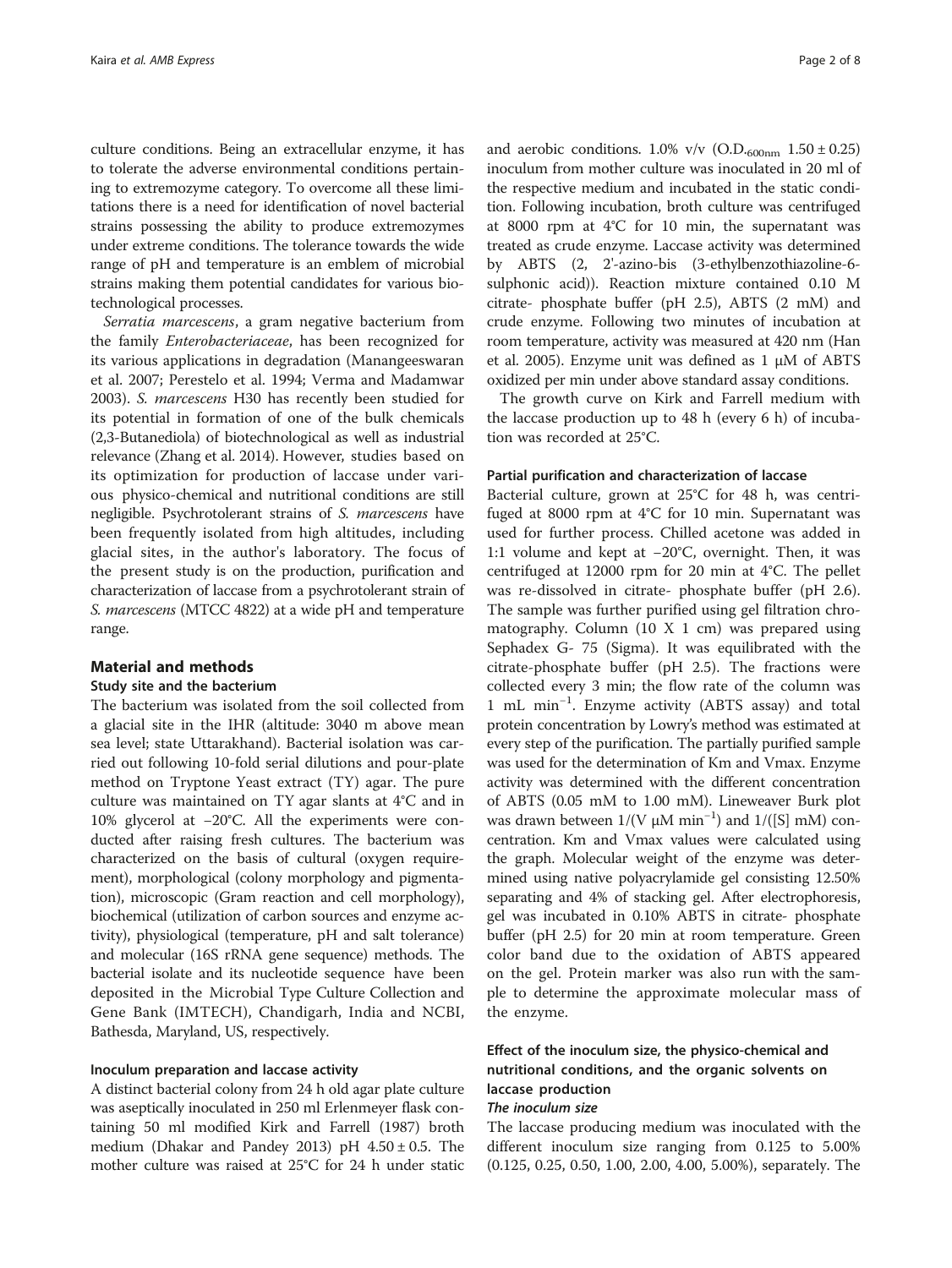broth culture was incubated at 25°C in static conditions and observations were taken at 24 and 48 h of incubation.

#### The physico-chemical and nutritional conditions

In physico-chemical conditions, the laccase production was studied at different temperatures ranged from 5–45°C (at an interval of 10°C) and at the pH range from 3–13 (at an interval of 2 units). 1 N HCl and 1 N NaOH were used for maintaining the initial medium pH. For nutritional conditions, eight carbon (glucose, fructose, maltose, xylose, galactose, sucrose, starch and cellulose) and eight nitrogen (ammonium nitrate, ammonium chloride, ammonium sulfate, yeast, casein, peptone, urea, sodium nitrate) sources (0.20%) were supplemented in the medium, separately. Glucose and ammonium nitrate, being the ingredients in the original medium, were considered as control.

#### The organic solvents

Five low molecular weight organic solvents, namely methanol, ethanol, acetone, iso-propanol and iso-amyl alcohol were added to the medium in four concentrations (0.50, 1.00, 1.50 and 2.00%), separately, after 12 h of incubation.

All these experiments were performed at 25°C (excluding effect of temperature) for 48 h under static conditions.

#### Statistical analysis

All the experiments were done in triplicate. Results were analyzed using one way ANOVA and two way repeated measures with Post-hoc Tukey's test. The significance level was P < 0.05 and P < 0.01.

## Results

## The bacterium and the growth curve

The bacterium developed blood red colonies on TY agar plates and showed short and single Gram negative rods under microscope. In carbon utilization experiments, it could utilize 7 out of 12 tested sugars. It was positive for catalase and oxidase, and negative for lactose and starch hydrolysis. The bacterium was aerobic in nature and could grow between 4 to 45°C (opt. 25°C) and 3 to 14 pH (opt. 5–7 pH). The growth was observed restricted and without pigment beyond 35°C. It could tolerate salt up to 20%. In molecular characterization, it showed 98.8% similarity to Serratia marcescens N4-5. The bacterium has been allotted accession number (MTCC 4822) by IMTECH, Chandigarh, India and the nucleotide sequence accession number EF 462913 by NCBI. The phenotypic and genotypic characters of the bacterium are summarized in Table 1.

In the growth curve, drawn in laccase medium at an interval of 6 h up to 48 h of incubation, the maximum biomass was attained at 24 h that afterwards showed decline up to 48 h. While the laccase production was recorded

## Table 1 Phenotypic and genotypic characters of Serratia marcescens

| <b>Characters</b>           | <b>Description</b>                                                                                                                                                                   |
|-----------------------------|--------------------------------------------------------------------------------------------------------------------------------------------------------------------------------------|
| Colony<br>morphology        | Round, smooth, convex (2-5 mm dia.) colonies<br>with red pigment                                                                                                                     |
| Microscopic<br>features     | single Gram -ve short rods with 0.5-0.8 µm dia<br>and $0.9-2.0 \mu m$ length                                                                                                         |
| Biochemical<br>characters   | Carbohydrate utilization: +ve for dextrose, fructose,<br>mannose, maltose, mannitol, sucrose and trehalose<br>and -ve for arabinose, galactose, rahmnose, raffinose<br>and melibiose |
|                             | Enzyme activity: +ve for catalase and oxidase, -ve<br>for lactose and starch hydrolysis                                                                                              |
| Physiological<br>characters | Temperature tolerance 4–45°C (opt. 25°C), Produces<br>pigment till 35°C, pH tolerance 3-14 (opt. 5-7),<br>salt tolerance up to 20%                                                   |
| Molecular<br>characters     | 98.8% similarity with Serratia marcescens N4-5                                                                                                                                       |
| Accessions                  | Bacterial accession no. MTCC 4822                                                                                                                                                    |
|                             | Nucleotide sequence no. EF035134                                                                                                                                                     |

maximum at 18 h of incubation that remained almost steady up to 30 h with slight increase during further incubation up to 48 h. An increase in the enzyme production was again recorded at the later stage of stationary phase (48 h) with the highest (208.83  $UL^{-1}$ ) enzyme titer (Figure 1).

## Partial purification and characterization of laccase

Native PAGE revealed the approximate molecular mass of the bacterial laccase 53 kDa (Figure [2\)](#page-3-0). The comparative graph drawn for protein and enzyme with fractions is presented in Figure [3.](#page-3-0) The enzyme activity was recorded in the fractions 5 and 6. The Km and Vmax value of the partially purified enzyme was 0.10 mM and 50.00 μM min−<sup>1</sup> , respectively, with ABTS. The enzyme activity and protein content estimated at every step of the process is presented in Table [2](#page-3-0) and the Lineweaver Burk plot is shown in Figure [4.](#page-3-0)

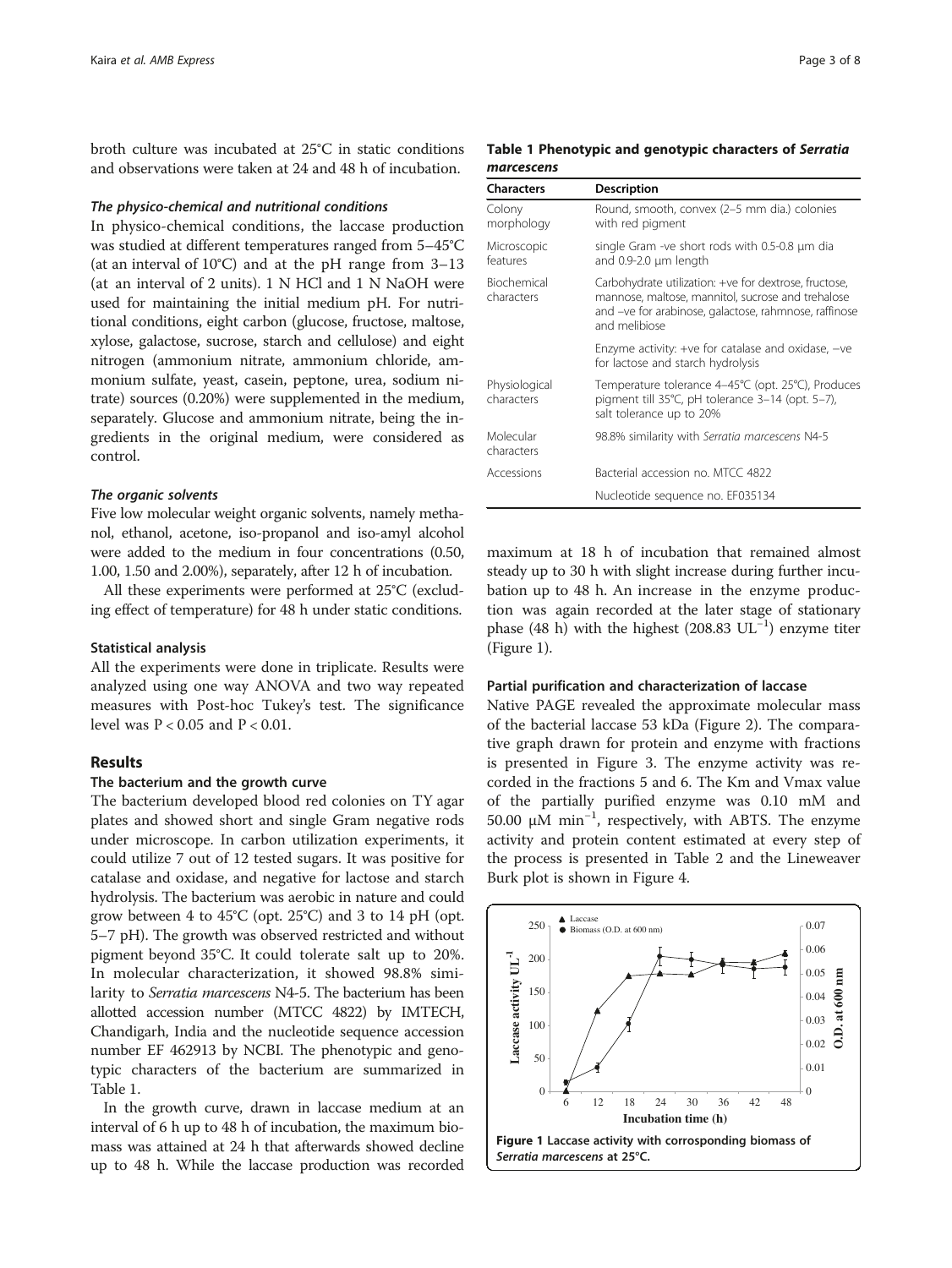

# Effect of the inoculum size, the physico-chemical and nutritional conditions, and the organic solvents on laccase production

#### The inoculum size

The inoculum size of bacterial culture, ranged from 0.125 to 5.00% (v/v), showed significant differences on laccase production (Figure [5](#page-4-0)). Out of 7 inoculum concentrations used, 4.00% resulted in maximum laccase production, that was significantly higher ( $P < 0.05$ ) from 2.00% level in two way repeated ANOVA. The effect of bacterial inoculum size also affected the biomass, although the differences were not statistically significant.

#### The physico-chemical and nutritional conditions

Among the physico-chemical factors, the incubation temperature and medium pH vitally affected the bacterial milieu conditions and its protein machinery. Between the temperature ranges from 5 to 45°C, the highest production of laccase was recorded at 25°C. Production of laccase at this temperature was significantly higher at P < 0.01 level for all the temperatures, while laccase production at 5 and 45 $\degree$ C were not significantly different (P < 0.05) from each other. From 25°C onward, a steep decline in laccase

<span id="page-3-0"></span>

| Table 2 Partial purification of laccase from Serratia |  |
|-------------------------------------------------------|--|
| marcescens                                            |  |

| Sample                  | Volume (ml) | Total<br>protein<br>(mq) | Total<br>enzyme<br>(Units) | <b>Specific</b><br>activity<br>(Units/mg) | <b>Purification</b> |
|-------------------------|-------------|--------------------------|----------------------------|-------------------------------------------|---------------------|
| Crude                   | 200.0       | 32.00                    | 52.00                      | 1.60                                      | 1.00                |
| Acetone<br>precipitated | 5.00        | 1.10                     | 5.50                       | 5.00                                      | 3.10                |
| Gel filtration          | 3.00        | 0.01                     | 0.08                       | 6.70                                      | 4.10                |

production was recorded deviating the temperature on either side (<25°C<). While it decreased by 50% at 35°C  $(P < 0.01)$ , it became negligible at 45°C (Figure [6a](#page-4-0)). The pH of the medium, considered from 3.0-13.0, also influenced the laccase production significantly  $(P < 0.05)$ . The enzyme production was recorded highest at pH 5.0 and lowest at pH 3.0 and appeared to be limited in the stationary growth phase. The laccase production at pH 5.0 was significantly higher  $(P < 0.01)$  at 24 h in comparison to all the treatments under consideration. The values obtained for pH 5.0 to pH 11.0 at 48 h of incubation were not statistically significant. The enzyme production tended to increase from neutral to pH 13.0, showing significantly higher values ( $P < 0.05$ ). Variation in production of laccase was influenced by pH with respect to growth phases, the stationary and the exponential growth phase, are shown in Figure [6](#page-4-0)b. The respective values for biomass, in relation to the temperature and pH, are presented in Table [3](#page-5-0).

The influence of carbon and nitrogen sources on production of laccase enzyme is summarized in Table [4](#page-5-0). All the tested carbon sources showed positive influence on laccase production in basal medium, being statistically highest for xylose  $(228.4 \pm 8.7 \text{ UL}^{-1})$  and lowest for glucose  $(178.3 ± 3.1 \text{ UL}^{-1})$  (P < 0.01). However, the enhancement recorded for laccase production in case of xylose was not significantly higher in comparison of the enhancing effect



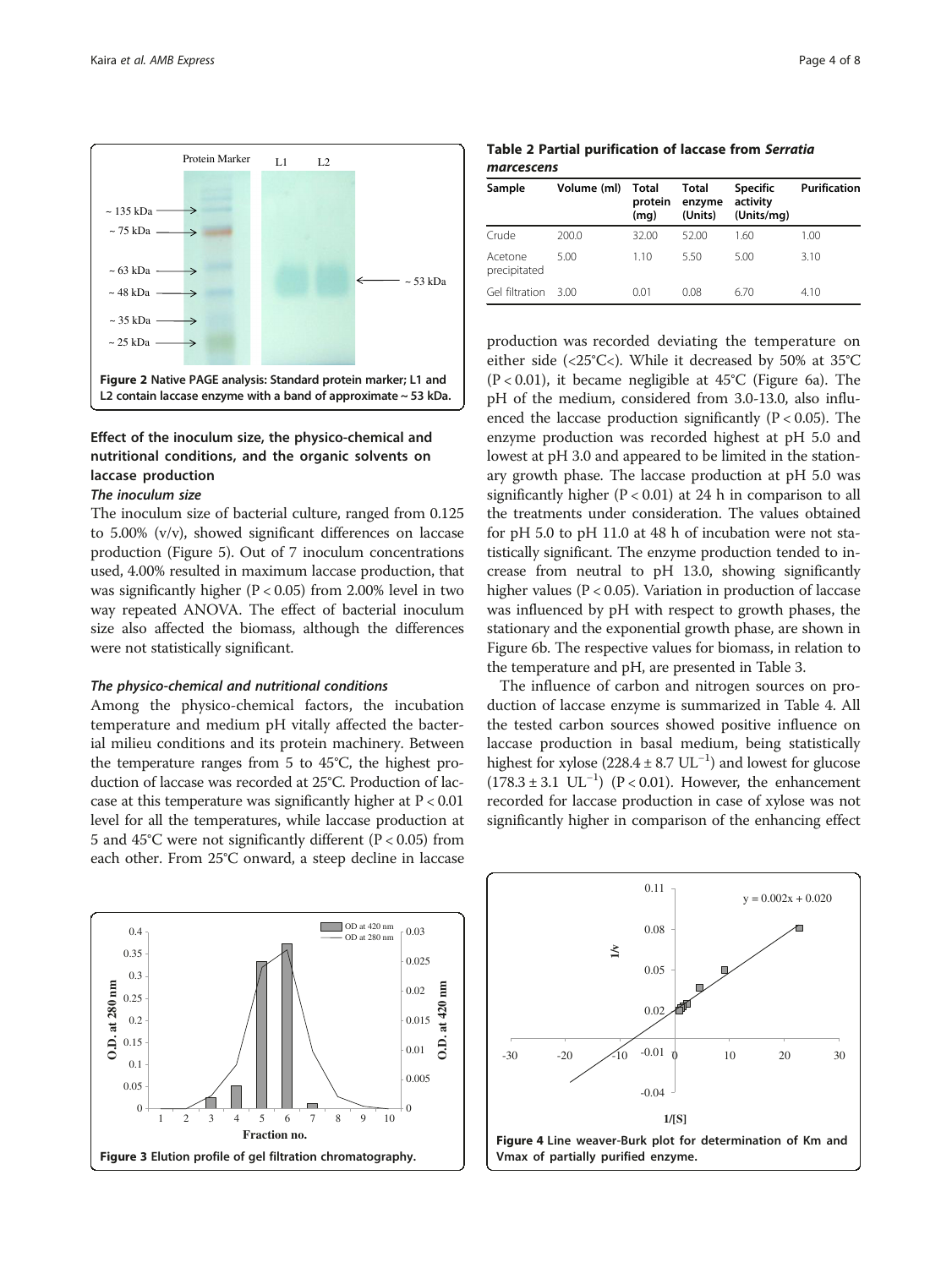<span id="page-4-0"></span>

**Size of inoculum % (v/v)** Figure 5 Effect of inoculum size on laccase production by Serratia marcescens at 25°C.

of fructose, maltose and starch  $(P < 0.01)$ . In case of nitrogen supplementation, organic and inorganic nitrogen sources showed varying responses. Organic sources acted as inhibitors while the sodium nitrate enhanced laccase production in comparison to control (Table [4](#page-5-0)).

#### The organic solvents

Low molecular organic weight solvents behaved as significant enhancers of laccase production in comparison to control during the early phase (24 h) of incubation ( $P <$ 0.01). All the solvents enhanced approximately 2–3 folds production at 0.5 to 2.0% concentration. The enhancement declined at later stage (48 h) in case of all the solvents giving values comparable to control, and in case of methanol even being significantly inhibitory ( $P < 0.05$ ).

## **Discussion**

Microorganisms are ubiquitous in nature and their distribution is largely governed by environmental specificities. The microbial diversity of IHR is increasingly gaining attention mainly due to their ecological resilience based applications, such as production of secondary metabolites often higher at suboptimal conditions (Mishra et al. [2012](#page-6-0); Rinu et al. [2012](#page-6-0); Yarzábal [2014](#page-7-0)). Amongst bacteria, species of Bacillus, Pseudomonas and Serratia have been isolated and studied for their various biotechnological applications (Pandey et al. [1999, 2001, 2006](#page-6-0); Malviya et al. [2012;](#page-6-0) Rinu and Pandey [2009](#page-6-0); Selvakumar et al. [2008;](#page-7-0) Trivedi et al. [2007](#page-7-0); Trivedi and Pandey [2008](#page-7-0)). Serratia marcescens MTCC 4822, characterized in the present study for its tolerance to low temperature, wide pH and high salt concentration, has been investigated for laccase production- an enzyme of ecological as well as biotechnological relevance. Absence of pigment production at higher temperature appeared to be in response to particular environmental stimuli that can be considered as a microbial indicator of climate variation. The change in pigment production can be linked to the ability of the bacterial cells to alter their metabolic strategy in response to the environmental conditions. Species of Serratia spp are known to give optimum growth from 20-37°C and at pH 7–9 (Giri et al. [2004](#page-6-0)). S. marcescens is characterized by production of a non-diffusible red pigment, named as prodigiosin. The optimum conditions for growth and pigment formation in S. *marcescens* biovar A2/A6 has been reported 30°C in a neutral to slightly alkaline medium (Hardjito et al. [2002\)](#page-6-0).

The bacterial strain produced laccase during its entire growth phase as soon as its metabolism enabled it to outlive the lag phase. Upon entering the exponential phase (6–24 h), the bacterium produced extracellular laccase leading to a steep rise of the laccase activity in the nutrient medium. The growth as well as the enzyme production became steady indicating the onset of stationary phase (24–30 h) of the bacterium, however, it again increased at the later stage of stationary phase. The increase–decreaseincrease phenomenon pertaining to the production of laccase can be attributed to the utilization of the nutrients in the medium. The increase in laccase production at the second stage, towards the end of stationary phase, is an indication of the self digestion metabolic activities of the bacterium that has been related to the oxidative properties of the enzyme (Nystrom [2004\)](#page-6-0).

The molecular mass of the laccase from various fungi has been reported between 50 to 140 kDa (Rivera-Hoyos et al. [2013](#page-7-0)). In a recent case study based on a bacterium

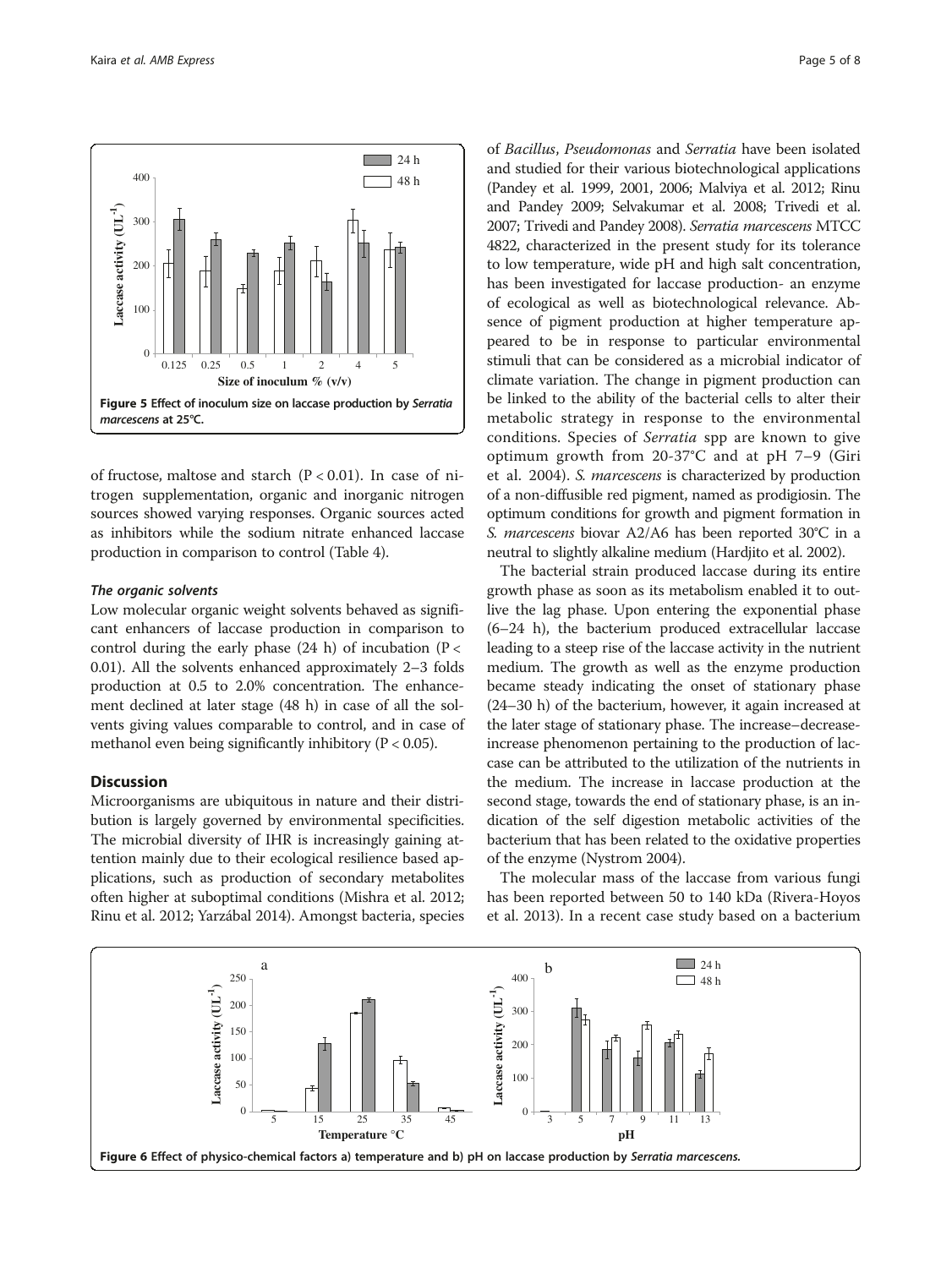| Temperature (°C) | 24 h              | 48 h              | рH | 24 h               | 48 h              |
|------------------|-------------------|-------------------|----|--------------------|-------------------|
| 5                | $0.014 \pm 0.001$ | $0.002 \pm 0.001$ |    | $0.004 \pm 0.001$  | $0.011 \pm 0.002$ |
| 15               | $0.024 \pm 0.003$ | $0.048 \pm 0.003$ |    | $0.069 + 0.008$    | $0.103 \pm 0.012$ |
| 25               | $0.058 + 0.006$   | $0.057 + 0.001$   |    | $0.057 + 0.003$    | $0.144 \pm 0.008$ |
| 35               | $0.082 + 0.003$   | $0.062 + 0.007$   | 9  | $0.061 + 0.001$    | $0.184 \pm 0.013$ |
| 45               | $0.053 + 0.006$   | $0.037 + 0.004$   |    | $0.081 + 0.015$    | $0.225 + 0.024$   |
|                  |                   |                   | 13 | $0.0257 \pm 0.061$ | $0.467 \pm 0.023$ |

<span id="page-5-0"></span>Table 3 Effect of temperature and pH on bacterial biomass at 24 and 48 h of incubation

(Micrococcus sp.) it was found to be 23 kDa (Joseph et al. [2014](#page-6-0)). The molecular mass of the laccase in the present study was relatively on the higher side (53 kDa). Km values for laccases, in general, have been known ranging between 5 to 500 μM and were recorded 100 μM in the present bacterium. The data on the characterization of laccase, such as molecular mass and Km, provide useful knowledge for further applied studies on protein engineering and phylogeny of the enzyme.

The inoculum size of the bacterium, measured as optical density, affected laccase production. The oxidative catalytic properties of laccase are known to help in selfdigestion process of cytoplasmic and outer membranes. The enzyme profile of the bacterium under study was observed to be greatly affected by the final population size and accumulation of end products in the culture medium. Smaller inoculum size (0.125-0.500%) was required for higher enzyme activity in exponential as well as stationary phase. Inoculum size beyond 1% although triggered the enzyme production in stationary phase, it was not sustained at the later stage, i.e., stationary phase. The increase in inoculum size beyond the optimum level is likely to result in rapid depletion of indispensible nutrients. It subsequently may also contribute towards the accumulation of toxic metabolic substances in the growth medium. Similar observations on inoculum size of the bacterium with respect to their metabolic activities have been reported in earlier study (Darah et al. [2013](#page-6-0)).

Temperature and pH are known to be two of the most important factors affecting the enzyme production. Optimum production of laccase from strains of Serratia marcescens has been reported in mesophilic temperature range with neutral to alkaline pH (Chandra et al. [2011](#page-6-0); Verma and Madamwar [2003](#page-7-0)). Serratia marcescens, in the present study, exhibited the peculiarity with respect to its ability to produce laccase in a wider temperature (5–45°C) and pH (5–13) range. The extracellular enzymes produced by the microorganisms growing under extreme conditions are known to possess the ability to maintain their activities under harsh conditions contrary to the intracellularly located enzymes which only perform at cytosolic neutral pH. While the ability of the bacterium to produce at wider temperature and pH range is an important feature of ecological relevance for its own survival under harsh conditions, it is also likely to be beneficial for industrial applications such as food, pharmaceutical and textiles. To the best of our knowledge this is the first report on extracellular laccase production by S. marcescens isolated from a glacial site under mountain ecosystem of IHR. Albeit, molecular studies on the enzyme under the entire pH scale needs further advance investigation in order to understand the biochemical mechanism of extracellular laccases.

A range of nutritional supplements, mainly the carbon and nitrogen sources, are considered for enhancing the enzyme production from microbial sources. All the carbon sources used in the present study were observed as the enhancers of laccase production probably due to their easy metabolism. In case of nitrogen sources, in-organic and organic sources exhibited variable effects. Two of the inorganic nitrogen sources, sodium nitrate and ammonium nitrate (control), influenced the bacterial biomass in inverse manner in relation to laccase production. The other

|  | Table 4 Effect of carbon and nitrogen sources on laccase production at 25°C after 24 h of incubation |
|--|------------------------------------------------------------------------------------------------------|
|--|------------------------------------------------------------------------------------------------------|

| <b>Carbon Source</b> | O.D. at 600 nm    | Laccase activity $(UL^{-1})$ | Nitrogen source   | O.D. at 600 nm    | Laccase activity $(UL^{-1})$ |
|----------------------|-------------------|------------------------------|-------------------|-------------------|------------------------------|
| Fructose             | $0.047 \pm 0.005$ | $207.9 \pm 3.0$              | Ammonium Chloride | $0.222 \pm 0.020$ | $6.0 \pm 0.5$                |
| Maltose              | $0.042 \pm 0.008$ | $208.4 \pm 1.8$              | Ammonium sulfate  | $0.135 \pm 0.110$ | $3.9 \pm 0.4$                |
| Sucrose              | $0.043 \pm 0.006$ | $195.1 \pm 0.4$              | Yeast extract     | $0.912 \pm 0.044$ | $17.4 \pm 0.5$               |
| Xylose               | $0.048 \pm 0.003$ | $228.4 \pm 8.7$              | Casein            | $0.192 \pm 0.023$ | $3.4 \pm 0.4$                |
| Galactose            | $0.062 \pm 0.008$ | $193.3 \pm 4.5$              | Peptone           | $0.791 \pm 0.074$ | $14.3 \pm 0.4$               |
| Cellulose            | $0.037 \pm 0.003$ | $200.5 \pm 0.5$              | Urea              | $0.081 \pm 0.031$ | $6.7 \pm 0.2$                |
| Starch               | $0.069 \pm 0.001$ | $206.6 \pm 1.0$              | Sodium nitrate    | $0.051 \pm 0.004$ | $193.4 \pm 6.5$              |

Control: O.D. at 600 nm =  $0.040 \pm 0.008$ ; Laccase activity =  $178.3 \pm 3.1$  UL<sup>-1</sup>. .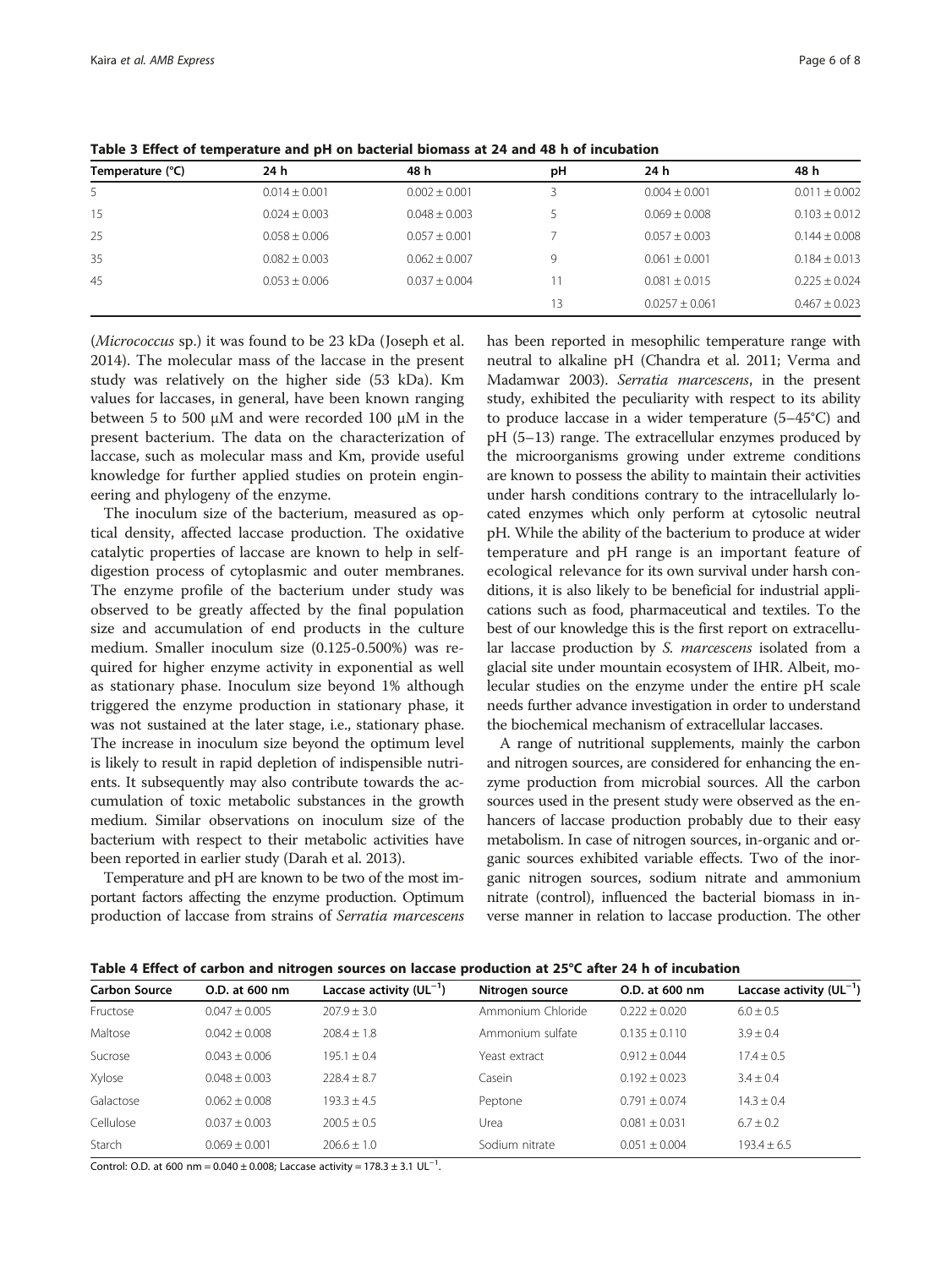<span id="page-6-0"></span>nitrogen sources promoted growth significantly inhibiting the production of laccase. This indicated the inability of the bacterium to metabolize the nitrogen in form of nitrate, limiting the nitrogen in the medium and indirectly stimulating the laccase expression. Yeast extract, among organic sources, is usually considered as a strong enhancer of laccase production, the inhibitory effect observed due to addition of yeast extract in the present study needs attention in view of the importance of supplements with respect to individual organisms and the specific growth conditions. In general, nitrogen sources are known to regulate the laccase production more effectively in comparison to carbon sources (Madhavi and Lele 2009).

Besides nutritional sources, other supplements are also considered for their effects on laccase production from bacterial sources. Several phenolic and non phenolic compounds have been recognized for the purpose (Muthukumarasamy and Murugan 2014), the use of low molecular weight organic solvents has been rare (Dhakar and Pandey 2013; Lomascolo et al. 2003). In the present study the five organic solvents, selected on the basis of their low molecular weight, found to be efficient enhancers of laccase production. Besides, these organic solvents also possess degradable properties with no harmful effects and are also cost effective.

Extremophiles are becoming the major attraction of the scientists due to their rare and extra ordinary physicochemical properties. The adaptability of such microorganisms towards broad range of temperature and pH makes them an unbeatable tool for the various purposes in biotechnology. They are likely to be applicable to the processes of biotechnological relevance where the physico-chemical conditions fluctuate frequently and the microorganisms are required to adapt to the fluctuations. Besides the biotechnological relevance, these microorganisms contribute to the geochemical cycles and play crucial role in the dynamics of environmental processes. Combination of peculiar physico-chemical characters, such as tolerance to wide temperature and pH ranges and high salt concentration, along with the production of laccase under these fluctuations, Serratia marcescens (MTCC 4822) may serve as a model organism for specific pharmaceutical, biomedical and biotechnological applications.

#### Competing interests

The authors declare that they have no competing interests.

#### Authors' contributions

GSK and KD performed the kinetics, purification, characterization and optimization of the enzyme, and drafted the manuscript. AP isolated, characterized and identified the bacterium, designed the study, and finalized the manuscript. All authors read and approved the final manuscript.

#### Acknowledgements

The Director, GB Pant Institute of Himalayan Environment and Development, Almora, is gratefully acknowledged for extending the facilities. Ministry of

Environment, Forests and Climate Change, Govt. of India is thanked for financial support.

#### Received: 27 November 2014 Accepted: 26 December 2014 Published online: 16 January 2015

#### References

- Alexandre G, Zhulin IB (2000) Laccases are widespread in bacteria. Trends Biotechnol 18:41–42
- Chandra R, Singh R, Yadav S (2011) Effect of bacterial inoculum ratio in mixed culture for decolourization and detoxification of pulp paper mill effluent. J Chem Technol Biotechnol 87:436–444
- Couto SR, Herrera JLT (2006) Industrial and biotechnological applications of laccases: A review. Biotechnol Adv 24:500–513
- Darah I, Nisha M, Lim SH (2013) Enhancement of polygalacturonase production from Enterobacter aerogenes NBO2 by submerged fermentation. Adv Stud Biol 5(5):173–189
- Dhakar K, Pandey A (2013) Laccase Production from a temperature and pH tolerant fungal strain of Trametes hirsuta (MTCC, 11397). Enz Res doi.org/ 10.1155/2013/869062
- Giri AV, Anandkumar N, Muthukumaran G, Pennathur G (2004) A novel medium for the enhanced cell growth and production of prodigiosin from Serratia marcescens isolated from soil. BMC Microbiol 4:11
- Han MJ, Choi HT, Song HG (2005) Purification and characterization of laccase from the white rot fungus Trametes versicolor. J Microbiol 43(6):555–560
- Hardjito L, Huq A, Colwell R (2002) The influence of environmental conditions on the production of pigment by Serratia marcescens. Biotechnol Bioprocess Eng 7:100–104
- Joseph B, Kuddus M, Ramteke PW (2014) Extracellular alkaline thermostable laccase from Micrococcus species: Partial purification and characterization. Curr Biotechnol 3:145–151
- Kirk TK, Farrell RL (1987) Enzymatic "combustion": the microbial degradation of lignin. Ann Rev Microbiol 41:465–505
- Lomascolo A, Record E, Herpoel-Gimbert I, Delattre M, Robert JL, Georis J, Dauvrin T, Sigoillot J-C, Asther M (2003) Over-production of laccase by a monokaryotic strain of Pycnoporus cinnabarinus using ethanol as inducer. J Appl Microbiol 94:618–624
- Madhavi V, Lele SS (2009) Laccase: Properties and Applications. BioResources 4(14):1694–1717
- Malviya MK, Sharma A, Pandey A, Rinu K, Sati P, Palni LMS (2012) Bacillus subtilis NRRL B-30408: A potential inoculant for crops grown under rainfed conditions in the mountains. J Soil Sci Plant Nutr 12(4):811–824
- Manangeeswaran M, Ramalingam VV, Kumar K, Mohan N (2007) Degradation of indulin, a kraft pine lignin, by Serratia marcescens. J Environ Sci Health B 42(3):321–327
- Mishra PK, Bisht SC, Bisht JK, Bhatt JC (2012) Cold tolerant PGPRs as bioinoculants for stress management. In: Maheshwari DK (ed) Bacteria in Agrobiology: Stress Management. Springer, Berlin, Germany, pp 95–118
- Muthukumarasamy NP, Murugan S (2014) Production, purification and application of bacterial laccase: A review. Biotechnol 13(5):196–205
- Nystrom T (2004) Stationary-phase physiology. Annu Rev Microbiol 58:161–181 Pandey A, Durgapal A, Joshi M, Palni LMS (1999) Influence of Pseudomonas
- corrugata inoculation on root colonization and growth promotion of two important hill crops. Microbiol Res 154:259–266
- Pandey A, Palni LMS, Hebbar KP (2001) Suppression of damping-off in maize seedlings by Pseudomonas corrugata. Microbiol Res 156:191–194
- Pandey A, Trivedi P, Kumar B, Palni LMS (2006) Characterization of a phosphate solubilizing and antagonistic strain of Pseudomonas putida (B0) isolated from a sub-alpine location in the Indian Central Himalaya. Curr Microbiol 53(2):102–107
- Perestelo F, Falcon MA, Camicero A, Rodriguez A, De la Fuente G (1994) Limited degradation of industrial, synthetic and natural lignins by Serratia marcescens. Biotechnol Lett 16:299–302
- Rinu K, Pandey A (2009) Bacillus subtilis NRRL B-30408 inoculation enhances the symbiotic efficiency of Lens esculenta Moench at a Himalayan location. J Plant Nutr Soil Sci 172:134–139
- Rinu K, Pandey A, Palni LMS (2012) Utilization of psychrotolerant phosphate solubilizing fungi under low temperature conditions of the mountain ecosystem. In: Satyanarayana T, Johri BN, Prakash A (eds) Microorganisms in Sustainable Agriculture and Biotechnology. Springer Science, Business Media, Dordrecht, pp 77–90